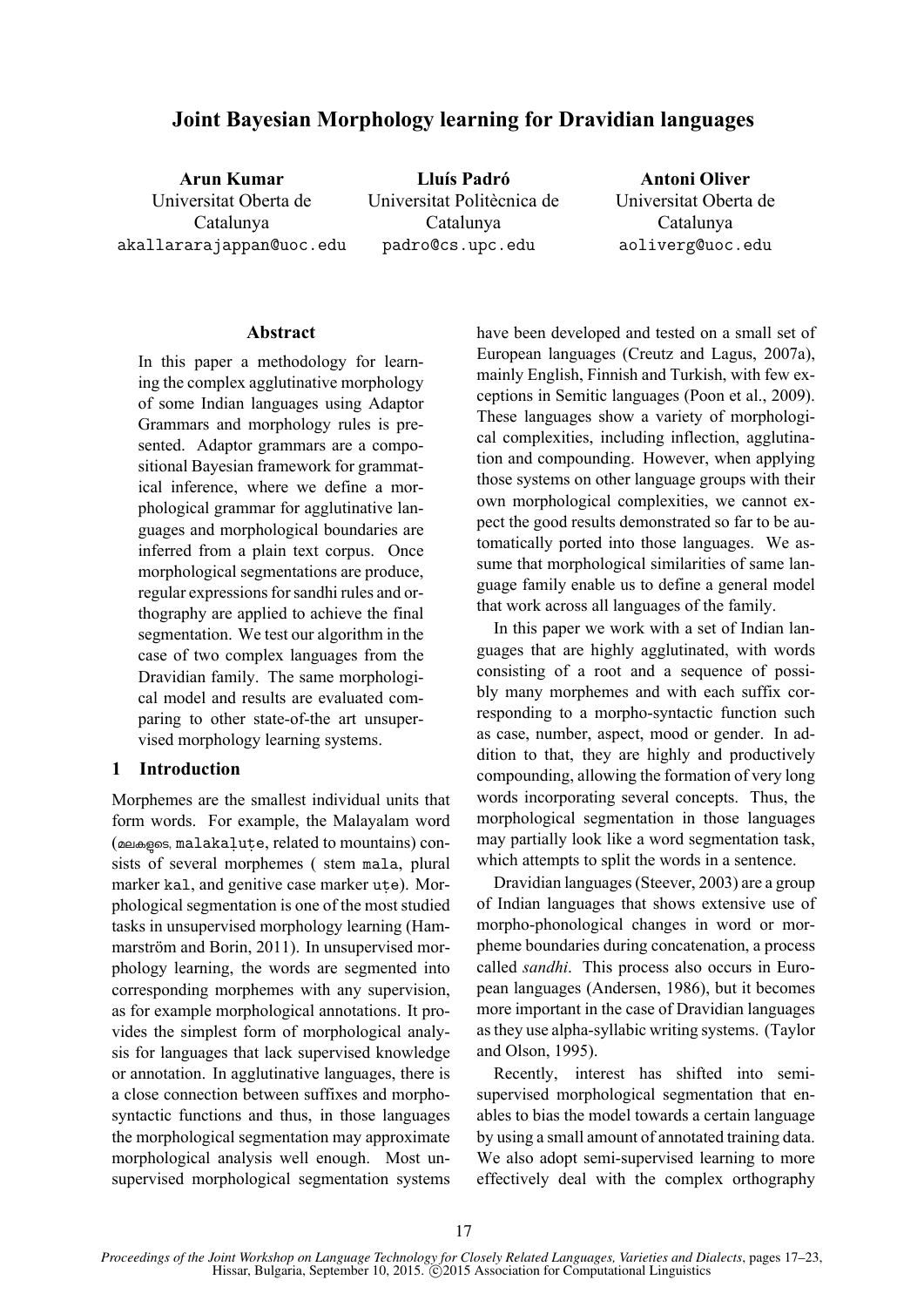of the Dravidian languages. We use the Adaptor Grammars framework (Johnson et al., 2007a) for implementing our segmentation models that has been shown to be effective for semi-supervised morphological segmentation learning (Sirts and Goldwater, 2013) and it provides a computational platform for building Bayesian non-parametric models and its inference procedure. We learn the segmentation patterns from transliterated input and convert the segmented transliterations into the orthographic representation by applying a set of regular expressions created from morphological and orthographic rules to deal with *sandhi*.

We test our system on two major languages from the Dravidian family— Malayalam and Kannada. These languages, regardless of their large number of speakers, can be considered resource-scarce, for which not much annotated data available for building morphological analyzer. We build a model that makes use of languages morphological and orthographic similarities. In Section 2, we list them main morphological and orthographic similarities of these languages.

The structure of this paper is as follows. In Section 2 we describe more thoroughly the morphological and orthographic challenges presented in Dravidian languages. Section 3 describes the Adaptor Grammars framework. In section 4, we describe the morphological segmentation system for the Dravidian languages. Experimental setup is specified in Section 5, followed by the results and analysis in section 6 and conclusions in Section 7.

## **2 Morphology of Dravidian languages**

In this study we focus on Kannada and Malayalam, which are two major languages in the south Dravidian group. These languages are inflected and highly agglutinative, which make them morphologically complex. The writing systems of these languages are alpha-syllabic, i.e. each symbol represents a syllable. In this section we discuss morphological and orthographic similarities of these languages in detail.

### **2.1 Orthography**

Kannada and Malayalam follow an alpha-syllabic writing system in which individual symbols are syllables. In both languages symbols are called aksara. The atomic symbols are classified into two main categories (svaraṁ, vowels) and (vyaṅṅajnaṁ, consonants). Both languages have fourteen vowels, (including a, ā, i, ī, u,  $\bar{u}$ , e,  $\bar{e}$ , ai, o,  $\bar{o}$ , au, am $)^{1}$ , where am is an anusvāram, which means nasalized vowel. Table 1 shows some examples of their orthographic representation. These vowels are in atomic form but when they are combined with consonant symbols, the vowel symbols change to ligatures, resulting in consonant ligatures (see examples in Table 2).

| Table 1: Vowels     |    |   |   |     |
|---------------------|----|---|---|-----|
| ISO Transliteration | а  |   |   |     |
| Malayalam           | അ  | എ | ഒ | ൭   |
| Kannada             | مم | ణ | ಈ | enn |

Table 2: Consonant ligature

|                            | Consonant Vowel Ligature |   |    |
|----------------------------|--------------------------|---|----|
| <b>ISO</b> Transliteration | m                        |   | mī |
| Malayalam                  | Ø                        | ഈ | മീ |
| Kannada                    | ಮ                        | ಈ | ಮೀ |

Orthography of both languages supports a large number of compound characters resulting from the combination of two consonants symbols, as those shown in Table 3.

Table 3: Compound characters

| ISO Transliteration | l cca | kka |
|---------------------|-------|-----|
| Malayalam           | ച്ച   | ക്ക |
| Kannada             |       |     |

The orthographic systems contain characters for numerals and Arabic numerals are also present in the system. See examples in table 4

## **2.2 Sandhi changes**

*Sandhi* is a morpho-phonemic change happening in the morpheme or word boundaries at the time of concatenation. Both Kannada and Malayalam have three major kinds of *sandhi* formations: deletion, insertion and assimilation. In the case of deletion *sandhi*, when two syllables are joined together one of the syllable is deleted from the resulting combination, while insertion *sandhi* adds one syllable when two syllables are joined together. The *sandhi* formations found in Sanskrit are also found in these languages as these languages loan large

<sup>&</sup>lt;sup>1</sup>These symbols are according to ISO romanization standard: ISO-15919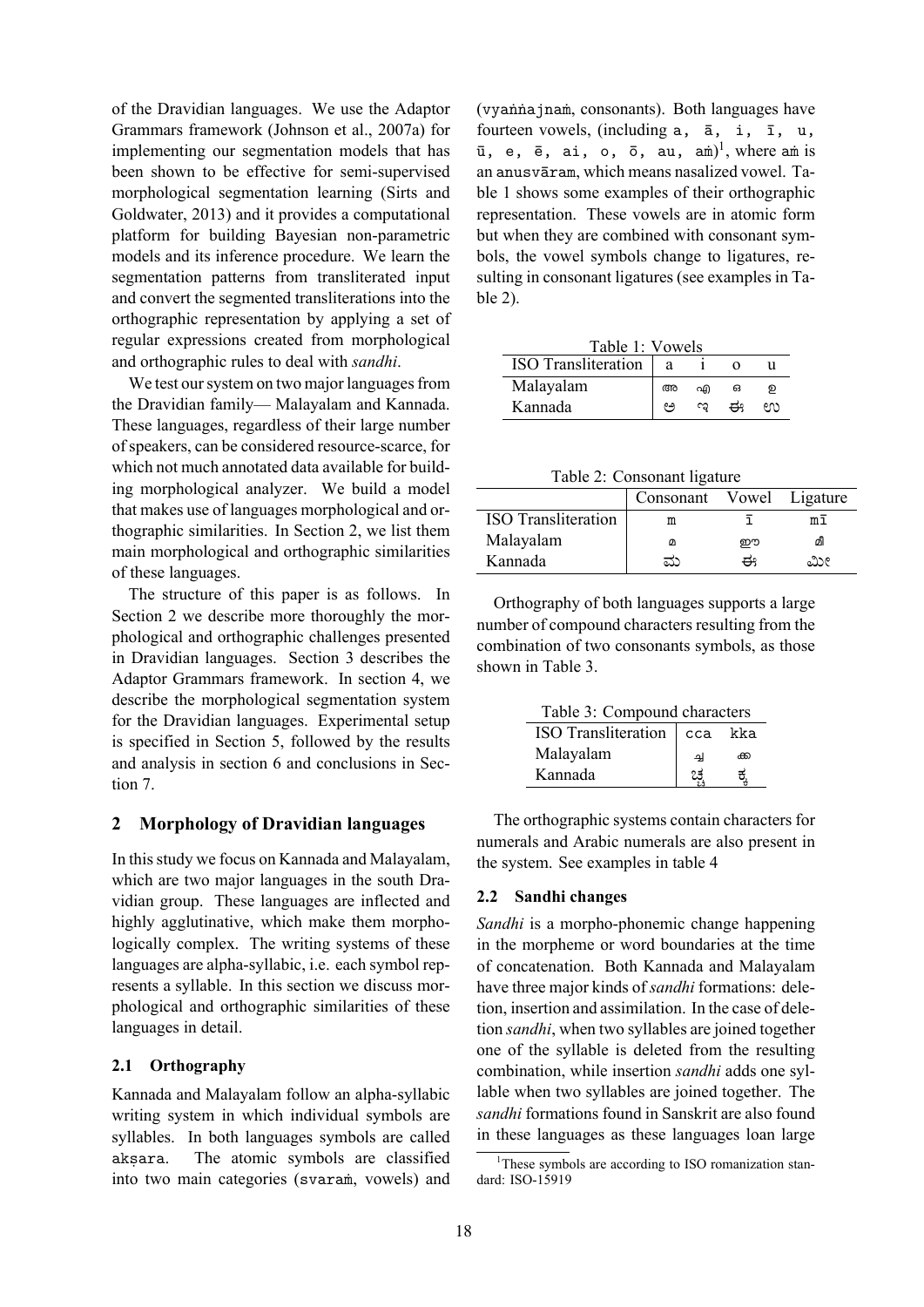| Table 4: Numerals |   |   |  |  |
|-------------------|---|---|--|--|
| Arabic Numerals   |   |   |  |  |
| Malayalam         | д | ൨ |  |  |
| Kannada           |   |   |  |  |

number of roots from Sanskrit. There are language specific sandhi, such as visarga sandhi. Visarga sandhi is commonly found in the case of loaned words from Sanskrit. Visarga is an allophone of phonemes /r/ and /s/ at the end of the utterance. Kannada orthography keeps the symbol for visarga but Malayalam orthography uses column symbol for representing it. As languages follow alpha-syllabic orthography, these *sandhi* changes will change the orthography of the resulting word, examples are listed in Table 5. In the examples, when the Malayalam stem mala (mountain) joined to āṇ (is), a new syllable y introduced to resulting word maḻayāṇ. Similarly in the case of Kannada stem magu, when joined with annu, the resulting word maguyannu also includes an extra syllable y. These similarities between languages enable us to define a generic finite-state traducer for orthographic changes that are caused by phonological changes. An example of created rule for addition of syllabley is that when (a) is preceded with (u) and (a) a new syllable is y is added with resulting word.

| Table 5: Sandhi Changes      |                                          |  |  |
|------------------------------|------------------------------------------|--|--|
| Insertion sandhi<br>Language |                                          |  |  |
| Malayalam                    | $m$ ala $+\bar{a}n \rightarrow m$ alayān |  |  |
| Kannada                      | $Magu+annu \rightarrow maguyannu$        |  |  |

### **2.3 Morphology**

Due to those orthographic properties of Dravidian languages, morpheme boundaries are marked at the syllabic level. However, during concatenation, phonological changes *sandhi* may occur, so that the resulting word has a different orthography than the individual segments concatenated together. That means the surface form may be different from the lexical form. For example, in Malayalam the surface form of the word കണ്ടില്ല (kantilla) corresponds to the lexical form കണ്ട  $+$  pog (kantu + illa). The changes in orthography in surface form when lexical units are combined are present in this example. Kannada also exhibits similar properties.

Malayalam and Kannada use case markers for nominative, accusative, genitive, dative, instrumental, locative, and sociative (Agesthialingom and Gowda, 1976). In both languages, nouns inflect with gender, number, and case. Gender is marked for masculine and feminine, while neuter corresponds to the absence of gender marker. There are two categories of number markers: singular and plural. Both languages can use plural markers for showing respect. For example, the Kannada word (�ಾಯು vāyu wind) is inflected with masculine gender marker. Similarly, the Malayalam word (പായ vāyu wind) has a masculine gender marker. In the case of verb morphology, both languages inflect with tenses, mood, and aspect. Where mood can follow arative, subjunctive, conditional, imperative, presumptive , abilitative, and habitual. Aspect markers can follow three categories, such as simple, progressive, purposive. For example, the Kannada sentence (�ಾನು ಬಂದು Nānu bandu I come), the verb bandu inflected with present tense marker u. Similarly the Malayalam sentence (താരം വന്ത tāram vannu Star comes), the verb vannu inflected with u, which is the present tense marker.

Compounding acts as another challenge in Dravidian languages where words can have a recursive compound structure. There can be compounds embedded in a compound word, which itself can become another compound (Mohanan, 1986). For instance, in Malayalam (jātimātaviduvesaṅṅal, hatred of caste and religion) consist of first compound (jāti + māta, caste and religion), joined with other compound (viduvesam, hatred) and plural inflection ṅṅaḷ.

### **3 Adaptor Grammars**

Adaptor Grammars (AG) (Johnson et al., 2007a) is a non-parametric Bayesian framework for performing grammatical inference over parse trees. AG has two components—a PCFG (Probabilistic Context Free Grammar) and an adaptor function. The PCFG specifies the grammar rules used to generate the data. The adaptor function transforms the probabilities of the generated parse trees so that the probabilities of the adapted parse trees may be substantially larger than under the conditionally independent PCFG model. Various Bayesian nonparametric models can be used as Adaptor function, such as HDP (Teh et al., 2006). For instance, the Pitman-Yor Adaptor (Johnson et al., 2007a),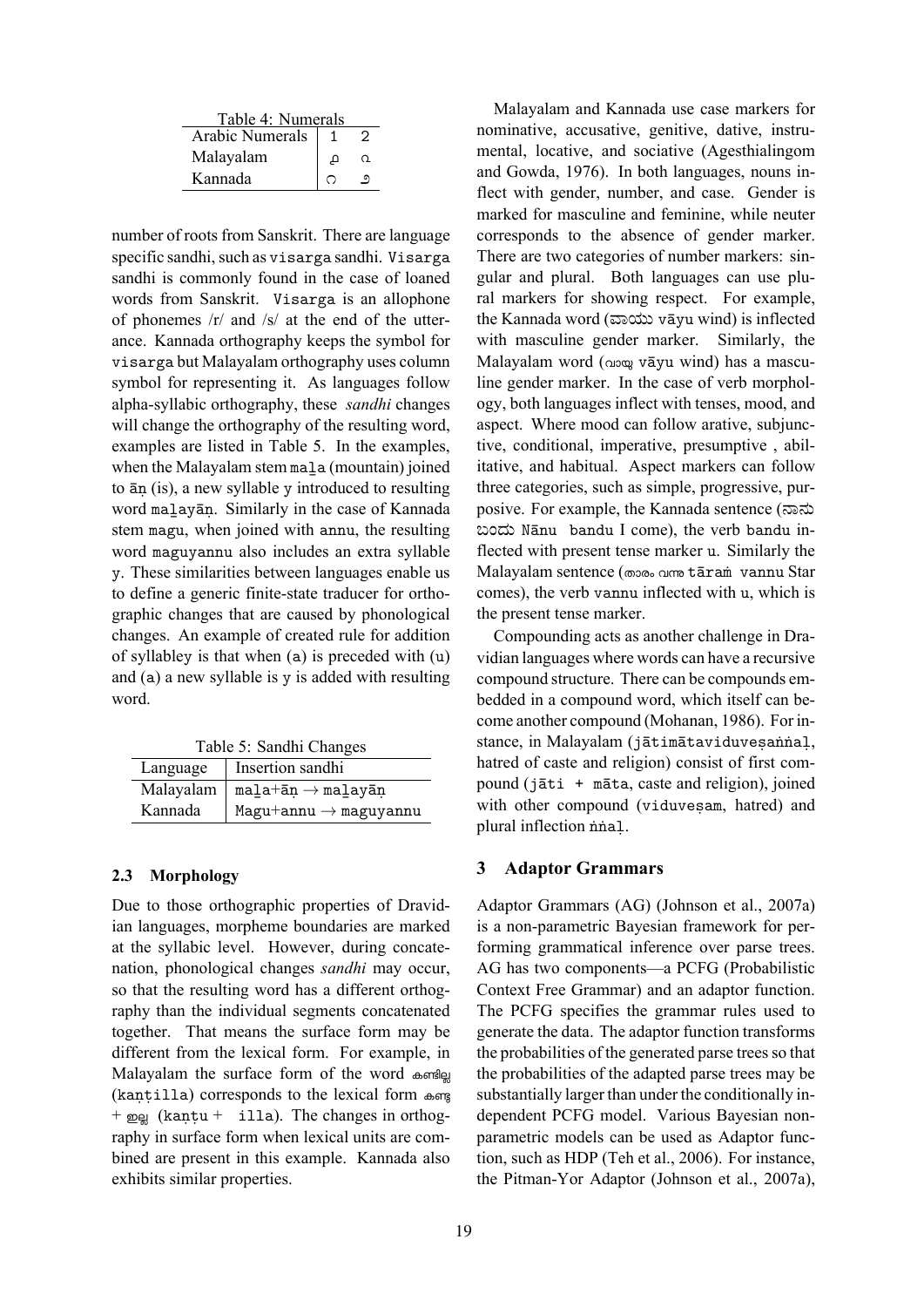which is also used in this work, transforms the probability of an adapted parse tree in such a way that it is proportional to the number of times this tree has been observed elsewhere in the data. We provide an informal description of adaptor grammar here. An adaptor grammar consists of terminals  $V$  and non-terminals  $N$ , (including a start symbol,  $S$ ), and initial rule set  $R$  with probability p, like a Probabilistic Context Free Grammar (PCFG). A non-terminal  $A \in N$ , has got a vector of concentration parameters  $\alpha$ , where  $\alpha_A > 0$ . Then we say non-terminal A is adapted. If  $\alpha_A = 0$  then A is an unadapted non-terminal. A non-terminal A, which is unadpted expand as in PCFG but an adapted non-terminal A can expand in two ways:

- 1. A can expand to a subtree  $t$  with probability  $n_t/n_A + \alpha_A$ , where  $n_t$  is the number of times A has expanded to t before and
- 2. Expand as in PCFG considering the probability propositional to concentration parameter  $\alpha_A$

Inference on this model can achieved using a sampling procedure . The formal definition of AGs can be found in (Johnson et al., 2007a), details of the inference procedures are described in (Johnson et al., 2007b) and (Johnson and Goldwater, 2009).

## **4 AGs for morphological segmentation for Dravidian languages**

Dravidian languages are highly agglutinative, which means that a stem can be attached a sequence of several suffixes and several words can be concatenated together to form compounds. The segmentation model has to take these language properties into account.

We can define a grammar reflecting the agglutinative structure of language similar to the compounding grammar of (Sirts and Goldwater, 2013), excluding prefixes:

$$
Word \rightarrow \underline{Compound}^{+}
$$
\n
$$
\underline{Commonoud} \rightarrow \underline{Stem} \underline{Suffix}^{*}
$$
\n
$$
\underline{Stem} \rightarrow \underline{SubMorphs}^{+}
$$
\n
$$
\underline{Suffix} \rightarrow \underline{SubMorphs}^{+}
$$
\n(1)

Segmentation of long agglutinated sentences is the aim of above described grammar, where we consider that words are composed of words<sup>2</sup> and

words can be composed of Stem and Suffix, where Stem and Suffix are adapted non terminals, which are "adapted" with Pitman-Yor Process (Pitman and Yor, 1997). Both Stem and Suffix can generated from drawing of Pitman-Yor process or by following PCFG rule. If these non-terminals expand according to PCFG rule, it expand to *Submorphs*, which is an intermediate levels added before terminals, For more details refer (Sirts and Goldwater, 2013)

The *Submorphs* can be defined in the following way

> $Submorphs \rightarrow Submorph$  $Submorphs \rightarrow Submorph$  Submorphs Submorphs  $\rightarrow$  Chars  $Chars \rightarrow Char$  $Chars \rightarrow CharChars$ (2)

The Submorphs can be composed of single morph or Submorhs, which are combinations of Char. In our case Char is our internal representation for alpha-syllabic characters. The above grammar can generate various parse trees as a we put a Pitman-Yor prior on component. It is going to produce most probable morphological segmentation based on the prior probabilities. For more details of this procedure, refer (Johnson and Goldwater, 2009)

This grammar enables representing long agglutinated phrases that are common in Dravidian languages. For instance, an agglutinated Malayalam word phrase sansthānaṅṅaḷileānnāṇ with the correct morphological segmentation sansth + ānaṅṅaḷileā + nnāṇ can be represented using the grammar.

Although this grammar uses the knowledge about the agglutinative nature of the language, it is otherwise knowledge-free because it doesn't model the specific morphotactic regularities of the particular language. Next, we experiment with grammars that are specifically tailored for Dravidian languages and express the specific morphotactic patterns found in those languages. We look at the regular morphological templates described in linguistic textbooks (Krishnamurti, 1976) and (Steever, 2003) rather than generating just a sequence of generic Suffixes.

<sup>&</sup>lt;sup>2</sup>The word "compound" is used in our representation for words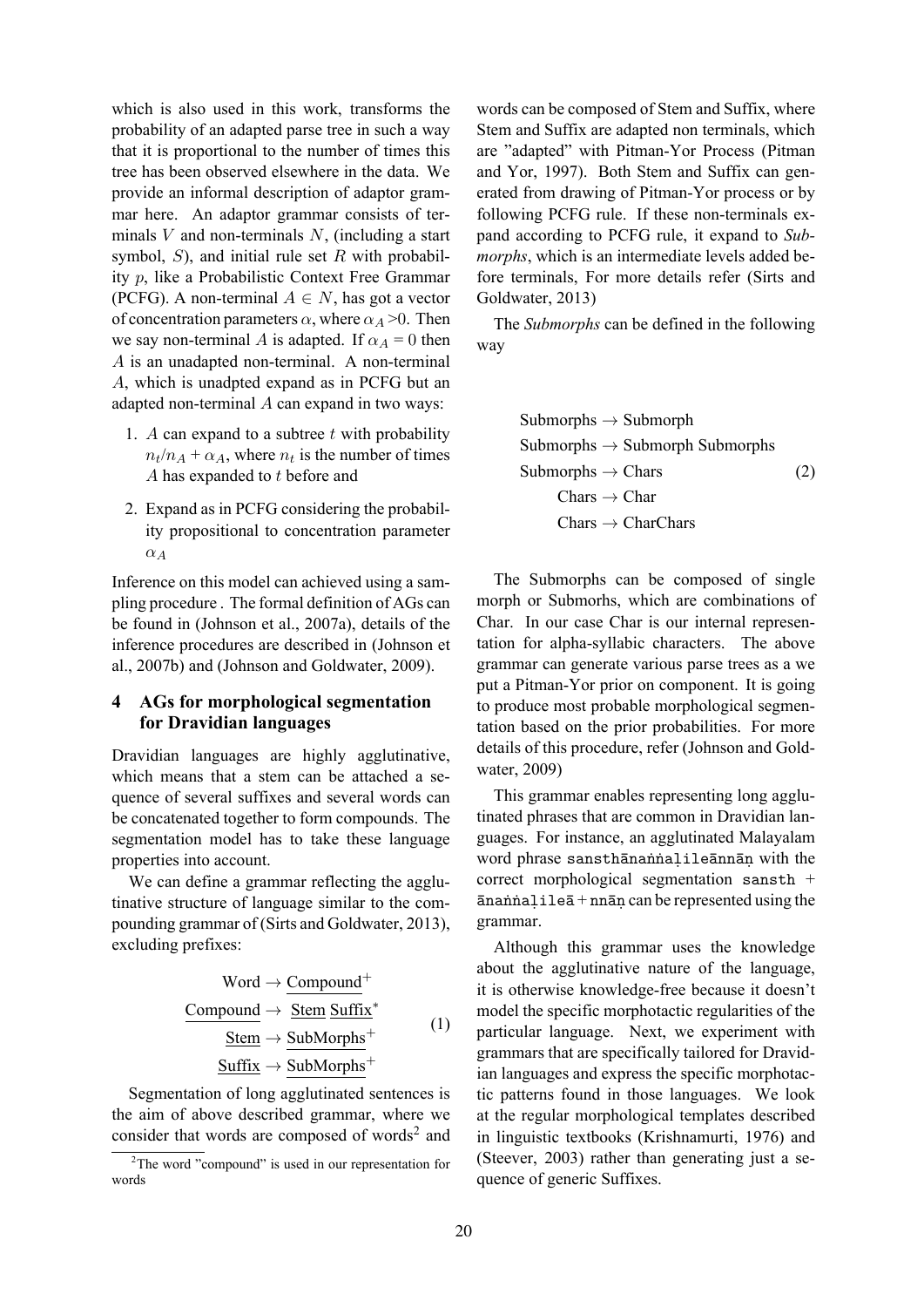

Figure 1: Example of sandhi rule in FST

#### **4.1 Dealing with Sandhi**

As explained above, the words in Dravidian languages often undergo phonological changes when morphemes or compound parts are concatenated together. Thus, in order to correctly express the segmented words in script, it is necessary to model those changes properly.

In this work we deal with *sandhi* during a postprocessing step where we apply to the segmented words a set of regular expression rules that describe the valid *sandhi* rules. Our approach is similar to (Vempaty and Nagalla, 2011) where rules for orthographic changes are created. However, we use FST rules at the syllable level. Our method works with a general phonetic notation, which is the same for both languages. For example, the Malayalam word (marannal, trees) is combination of (maram tree + nnal plural marker). We create a context sensitive rule for the orthographic change, which look like  $V \to V$  m"+"||nnal. In the above V is set of all syllables in the languages. The same rule also stands for Kannada orthographic change. Similarly we create rule for orthographic changes due to *sandhi*. One example of finite-state transducer rule to handle addition sandhi is given in figure 1. It handles the ya sandhi happens change during the insertion sandhi. We have 62 rules for Malayalam and 34 rules for Kannada for handling sandhi changes. The statistics of the data is shown in 5.

#### **5 Data and Experiments**

We conduct our experiments on word lists extracted from Wikipedia and newspaper's websites. The statistics of the data sets are given in Table 6. Word list consist of 30 million tokens of Kannada and 40 million tokens of Malayalam. The data set consist of named entities, proper names and abbre-

|                 |                 | Kannada | Malayalam |
|-----------------|-----------------|---------|-----------|
|                 | Token frequency | 30M     | 40M       |
| <b>Types</b>    |                 | 1 M     | 1 M       |
| Labeled         |                 | 10k     | 10k       |
| <b>RE</b> Rules |                 | 62      | 34        |

Table 6: Statistics of the data sets.

viations. We also have 10k morphologically handsegmented words, which act as our gold standard file.

In order to deal with complex orthographies of Kannada and Malayalam, we have created a internal representation, which is unique for both languages. The conversion was done in following way: the Malayalam word (അേതസമയം , atēsamayam) converted in to *a t h e s a m y a m*. During this process complex ligatures are converted into corresponding extended ASCII format and put spaces between the characters. Similarly a Kannada word (ಮಧ್ಯದ, madhyada) converted to *m a d y a d a*. This representation allow us to use the same grammar for both languages. The conversion of orthographic form to internal representation is as follows. In the first step we have converted language's scripts to corresponding ISO romanization. This representation helps in getting unique values for various ligatures and compound characters. Once the script is converted to ISO romanized form, we convert it into Extended ASCII form with unique values for each characters. As part of our experiment, we converted all words in the lists and morphological segmentations to our internal representation. For training the AG mod $els<sup>3</sup>$ , we use the scenarios proposed by (Sirts and Goldwater, 2013) we train the models using 10K, 20K 40k, 50K, 80K most frequent word types in each language with same grammar and segment the test data inductively with a parser using the AG posterior grammar as the trained model. We run five independent experiments with each setting for 1000 iterations after which we collect a single sample for getting the AG posterior grammar.

Using the trained models we segment our gold standard. Once the AG posterior grammar produce the morphological segmentation in internal form we converted internal representation into corresponding orthographic form for evaluation of result. The process of converting the internal repre-

<sup>3</sup> Software available at http://web.science.mq.edu. au/~mjohnson/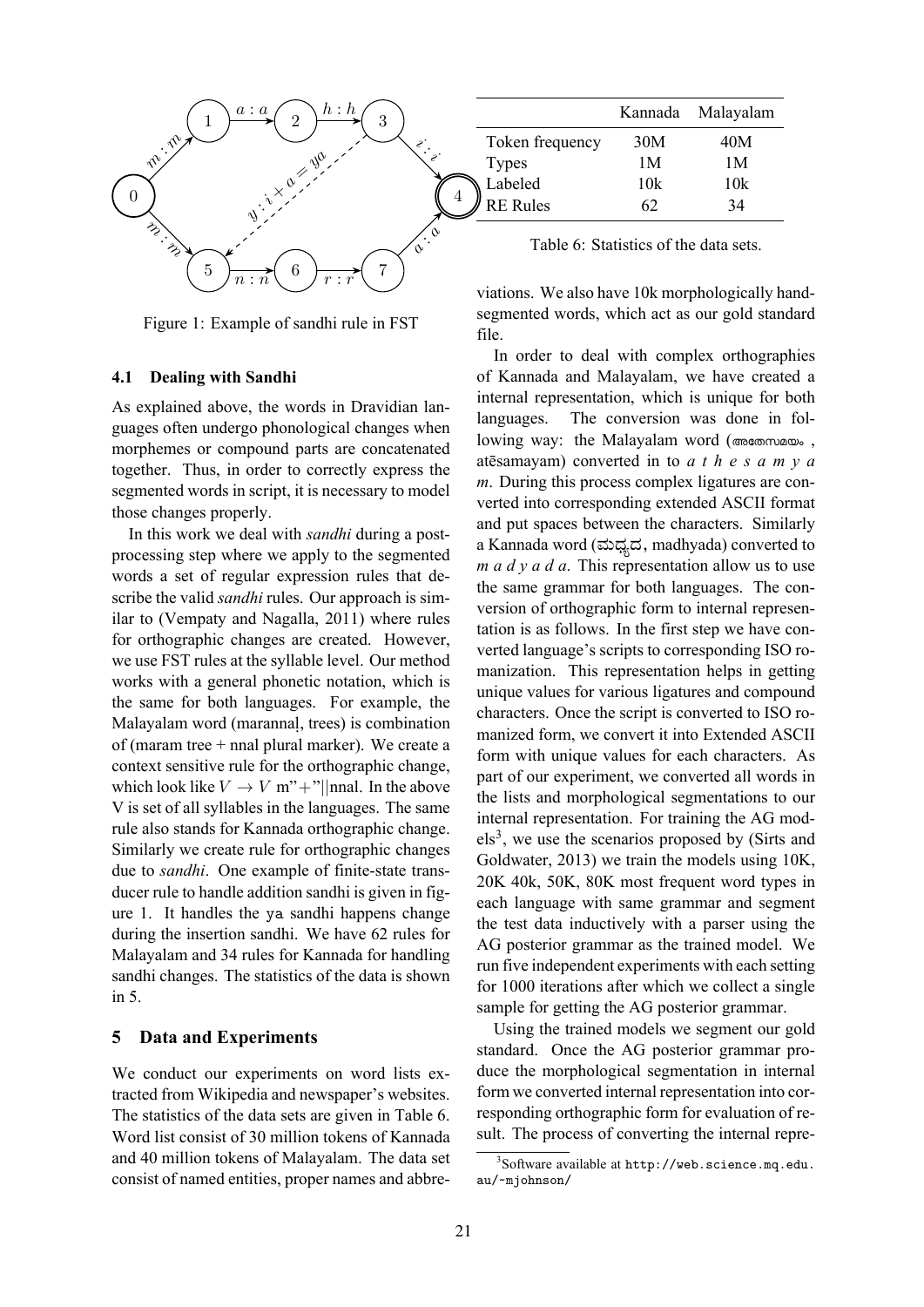sentation to orthographic form is as follows. We take the internal representation of a word one by one and we apply finite-state rule that takes care of *sandhi* and then it convert back to orthography. The number of finite-state rules, is listed as RE rules in the Table 5.

## **6 Evaluation, Error analysis and Discussion**

The evaluation is based on how well the methods predicts the morpheme boundaries in orthographic form and calculates precision, recall and F- score. We used Python suite provided in the morphochallenge website<sup>4</sup> for evaluation purposes We also train Morfessor baseline, Morfessor-CAP and Undivide, with 80K word types. We compare our results with several baselines that have been previously successfully used for agglutinated languages: Finnish and Turkish. For unsupervised baselines we use Morfessor Categories-MAP (Creutz and Lagus, 2007b) and Undivide (Dasgupta and Ng, 2007). We train Morfessor Categories-MAP with the 80K most frequent word types and produce a model. Using this model the gold standard file is segmented and the results are compared with the manual segmentations. The same process is carried out in the case of Morfessor baseline. In the case of Undivide, we apply the system on the gold standard file and get the segmentation. We use Undivide software because it performed very well in the case of highly inflected Indian language Bengali. The results are evaluated by computing the segment boundary F1 score (F1) as is standard for morphological segmentation task.

The result achieved is presented in the table 7. In the table  $(P)$  stands for Precision and  $(R)$  stands for Recall and (F) stands for F-score.

On the manual analysis of the predicted word segmentations by our system and other baselines, we note the following:

- Our system was able to identify the sandhi changes and orthographic changes due to sandhi but other systems were unable to do that because of lack knowledge of orthography and sandhi changes.
- In the case of compound characters, Morfessor, Morfessor- MAP and Undivide segmented it into two constituent character,

which is not required. For example, the Malayalam character  $(\omega, \text{ nka})$  to  $(\text{ n})$  and  $(\text{ ka})$ .

• All algorithms have divided compounds words.

We did not evaluated the result produced by the Adaptor Grammar individually as we need the output in language's script.

## **7 Conclusion and future research**

We have presented a semi-supervised morphology learning technique that uses statistical measures and linguistic rules. The result of the proposed method outperforms other state-of-art unsupervised morphology learning techniques. The major contribution of this paper is the use of same model of morphology for segmenting two morphologically complex languages and the *sandhi* changes in both the languages are handled using a single finite-state transducer. In essence, we can consider it as a hybrid system, which make use of statistical information and linguistic rules together to produce better results. The experiments show that morphology of two complex languages can be learned jointly. Other important aspect of these experiments is that we tested Adaptor Grammars in the case of complex Indian languages and showed that it can be used in languages with complex morphology and orthography. The major aim of the study was to show a general model of morphology, which could be used to learn morphology of two languages. As further research, we intend to train the system with larger number of tokens and evaluate the performance in the presence of large amount of data. As we also noted an improvement in the performance when the number of word type increases.

#### **Acknowledgments**

We thank the anonymous reviewers for their careful reading of our manuscript and their many insightfulcomments and suggestions.

### **References**

- Shanmugam Agesthialingom and K Kushalappa Gowda. 1976. *Dravidian case system*. Number 39. Annamalai University.
- Henning Andersen. 1986. *Sandhi phenomena in the languages of Europe*, volume 33. Walter de Gruyter.

<sup>4</sup> http://research.ics.aalto.fi/events/morphochallenge/